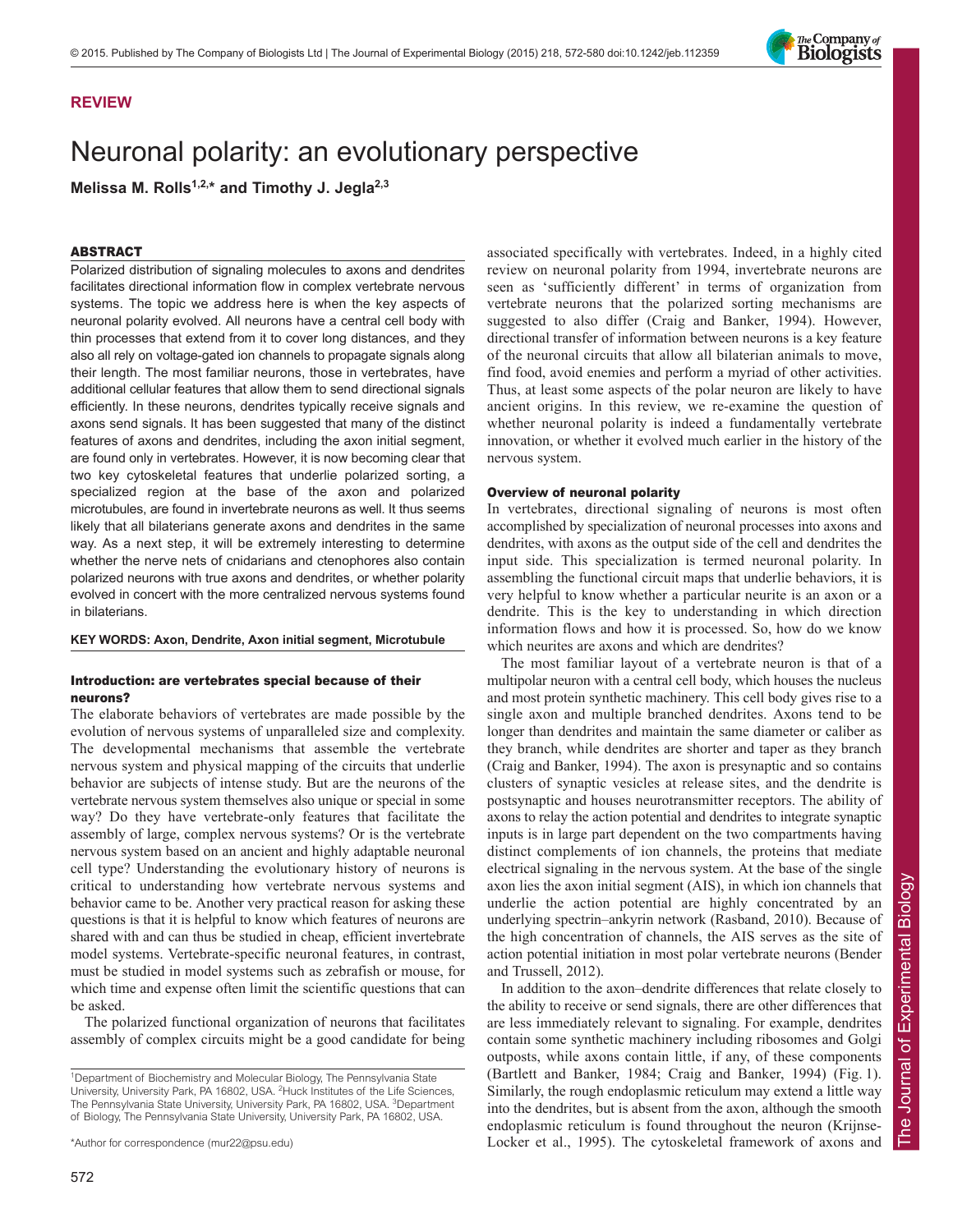

**Fig. 1. Key features of a prototypical multipolar neuron.** A diagram of the synthetic and secretory machinery localization is shown in the upper panel. The Golgi complex is found in the cell body, with smaller outposts in proximal dendrites, especially at large proximal branch points. Ribosomes are highly concentrated in the cell body, with additional clusters in dendrites, especially at branch points. The rough endoplasmic reticulum (RER) is found in the cell body, and the smooth ER reaches into all regions of the cell. Mitochondria are also found in all compartments. In the lower panel, some of the major cytoskeletal components are shown. The axon initial segment (AIS) is an ankyrin–spectrin meshwork under the plasma membrane. Axonal microtubules are uniformly plus-end-out while dendritic ones are typically 50% or more minus-end-out. Dendritic spines rely on actin for their characteristic shape.

dendrites also differs. Axons contain high levels of neurofilament proteins and dendrites do not, and MAP2 is a dendrite-specific microtubule-binding protein, while dephosphorylated tau, which also associates with microtubules, is found at high levels only in axons (Peng et al., 1986; Craig and Banker, 1994). In addition, in primary cultures of hippocampal pyramidal neurons, which are perhaps the best studied of these prototypic polar neurons, dendritic microtubules have mixed polarity while axonal microtubules have all plus-end-out polarity (Baas et al., 1988).

If all neurons followed the simple segregation rules of our prototype vertebrate multipolar neuron, it would be straightforward to identify universal markers for axons and dendrites. Indeed, MAP2 and dephospho-tau antibodies have been used quite successfully to identify dendrites and axons in studies on mammalian central neurons (Kosik and Finch, 1987). However, if one ventures slightly further afield, these markers are not useful. For example, in *Drosophila*, complex circuits are assembled and neurons appear to have specialized processes, but there is no ortholog of MAP2, and tau is found in both axons and dendrites (Stone et al., 2008). Furthermore, not all vertebrate neurons strictly observe the functional segregation of axons and dendrites defined in the prototype multipolar neuron. While many axons are exclusively presynaptic and many dendrites are exclusively postsynaptic, abundant exceptions exist. Axo-axonal synapses can directly modulate action potential firing (Inan et al., 2013) or synaptic vesicle release (Ren et al., 2007), and dendro-dendritic synapses can regulate inhibitory circuits (Strowbridge, 2009) in the vertebrate central nervous system (CNS). Are the terms axon and dendrite then simply semantic simplifications, or is there some underlying fundamental difference that distinguishes these processes in all contexts?

We will focus on two aspects of polarity that have the potential to direct the differential distribution of cellular constituents in polar neurons. These two features are (1) the differences in microtubule organization between axons and dendrites, and (2) the specialized sub-membrane skeleton at the AIS. We will first examine the evidence that these cytoskeletal features are functionally important for polarity in vertebrate neurons; then, we will move on to explore whether they might also characterize axons and dendrites in other metazoans.

### Microtubule organization in axons and dendrites

Polarized arrays of microtubules can act like signposts to direct traffic of cellular constituents to different places. Microtubules are dynamic polymers that are nucleated by a complex of proteins called the γ-tubulin ring complex, or γ-TuRC. The γ-TuRC most likely acts as a template to organize the 13-protofilament ring structure of the microtubule (Wiese and Zheng, 2006; Raynaud-Messina and Merdes, 2007). Dimers of  $\alpha$ -β tubulin can then be added to elongate the microtubule (Alberts et al., 2007). The asymmetry of α-β tubulin dimers differentiates the two ends of the microtubule: the minus end begins with α-tubulin, and β-tubulin is exposed at the growing plus end. α-β tubulin dimers are added at the plus end as the microtubule grows, and are lost from the plus end during catastrophe as the microtubule retracts. Microtubules continuously switch between plus end growth and shrinkage in the process of dynamic instability (Mitchison and Kirschner, 1984). In proliferating cells, most nucleation sites are clustered at the centrosome, so microtubule minus ends are located near the center of the cell and plus ends at the periphery (Bartolini and Gundersen, 2006). This type of organization is not possible in neurons, though, because individual microtubules would need to extend from the centrosome in the cell body through the entire length of the axon or dendrite. In fairly mature axons a single microtubule might be 100 μm long (Bray and Bunge, 1981), but this is still too short to extend to many axonal termini. Microtubules instead form overlapping arrays in axons and dendrites (Baas and Lin, 2011). This arrangement means that minus and plus ends are scattered throughout axons and dendrites. But this scattering of ends is not random. In vertebrate axons all microtubules are oriented with minus ends towards the cell body and plus ends away from the cell body (Baas and Lin, 2011). In two studies in 1988 it was discovered that this was not the case in dendrites. In rat hippocampal neurons *in vitro* (Baas et al., 1988) and frog mitral cells from an adult brain (Burton, 1988), dendritic microtubules were found to be arranged equally plus-end-out and minus-end-out. The authors of both papers noted that this implied that transport in axons and dendrites might work in fundamentally different ways. Could this difference contribute to the development of neuronal polarity?

Cargoes are transported along microtubules by motor proteins that recognize the intrinsic polarity of microtubules and walk to either the plus end or minus end. Most of the several dozen varieties of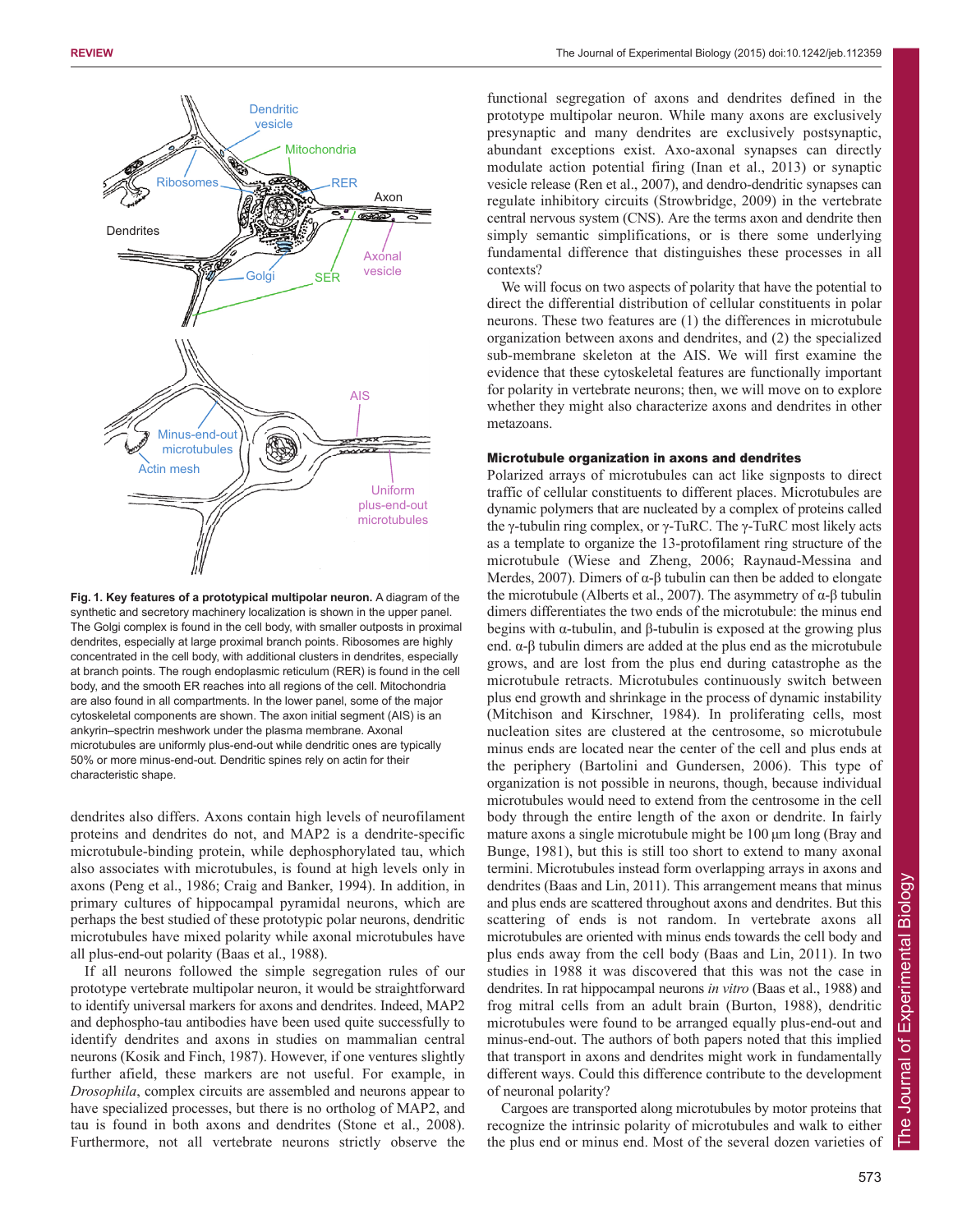

**Fig. 2. Microtubule polarity and the AIS can organize polarized distribution of other proteins.** The AIS (red mesh) acts as a barrier that keeps axonal plasma membrane proteins (pink) separate from dendritic plasma membrane proteins (blue). In the simplest model for polarized traffic, kinesins bring axonal cargoes into the axon via plus-end-out microtubules and dynein pulls dendritic cargoes into dendrites along minus-end-out microtubules.

kinesin motors walk towards microtubule plus ends, whereas cytoplasmic dynein is the major minus end-directed motor (Alberts et al., 2007). This means that in axons, cargoes are carried outwards from the cell body by kinesins and back again by dynein (Hirokawa et al., 2010; Saxton and Hollenbeck, 2012). In dendrites, one motor could go in both directions, or dynein could take on the role of a specific outbound motor for dendritic cargoes. Such cargoes could include cellular constituents such as Golgi and ribosomes, which are found in dendrites but not axons (Baas and Lin, 2011). Other dendrite-specific cargoes could include postsynaptic proteins and specialized dendritic ion channels. However, the very simple idea that kinesins would carry axon-specific cargoes and dynein would carry dendrite-specific cargoes (Fig. 2) to translate microtubule polarity into more general neuronal polarity fell out of favor for many years. Instead, a variety of kinesin-only models were proposed for polarized transport based on the idea that some kinesins were dendrite specific (Setou et al., 2004; Hirokawa and Takemura, 2005). However, both models of polarized transport rely on fundamental differences in the microtubule cytoskeleton as a basis to direct appropriate cargoes to axons and dendrites. Thus, regardless of the model, microtubules have the potential to underlie many aspects of neuronal polarity.

## The AIS is the boundary between the axon and the cell body

The first part of the axon is specialized in many vertebrate neurons to serve as the site of action potential initiation (Bender and Trussell, 2012). The AIS has an especially low excitation threshold because its small surface area favors excitation and, most importantly, it contains a high concentration of voltage-gated  $Na<sup>+</sup>$  channels (Grubb and Burrone, 2010; Bender and Trussell, 2012). Thus, graded depolarizations that reach the AIS can initiate an action potential that propagates down the axon. AIS excitation is tightly regulated by synaptic inputs and locally clustered  $K^+$  channels (Grubb and Burrone, 2010; Rasband, 2010; Bender and Trussell, 2012). Shaker  $(Kv1)$ , Shab  $(Kv2)$  and  $KCNQ2/3$  voltage-gated  $K^+$  channels localized to the AIS regulate action potential threshold, duration and frequency (Rasband et al., 1998; Dodson et al., 2002; Pan et al., 2006; Goldberg et al., 2008; Johnston et al., 2008; Lorincz and Nusser, 2008; Sarmiere et al., 2008; Shah et al., 2008). The AIS ion channel complement is not fixed and can vary across neuronal cell types to facilitate distinct patterns of excitability (Lorincz and Nusser, 2008; Bender and Trussell, 2012).

In addition to its role in action potential initiation, the AIS has a specialized cytoskeletal structure that serves as a barrier for diffusion within the plasma membrane. This diffusion barrier property was discovered in 1999 by using optical tweezers to drag plasma membrane proteins along the axon; they could not be dragged through the AIS (Winckler et al., 1999). Moreover, this barrier localizes to the boundary between axonal plasma membrane proteins like NgCAM and dendritic plasma membrane proteins like the transferrin receptor (Winckler et al., 1999). This diffusion barrier is constructed by a special sub-membrane skeleton that localizes to the AIS. Ankyrin-G (AnkG) is the central player in orchestrating the AIS and acts as a linker protein that bridges transmembrane proteins, including ion channels (Zhou et al., 1998; Pan et al., 2006), and β-IV-spectrin, which in turn binds actin (Grubb and Burrone, 2010; Rasband, 2010; Bennett and Lorenzo, 2013). These proteins work together to set up the electron-dense meshwork under the plasma membrane that has long been known as a distinguishing feature of the AIS (Peters et al., 1991; Jones et al., 2014). This cytoskeletal structure is particularly interesting because, like microtubules, it has the potential to influence the distribution of other proteins.

## Functional evidence that microtubules and the AIS direct polarity

The arrangement of microtubules in neurons and the barrier function of the AIS both have the potential to selectively direct traffic to axons and dendrites. But do they? The best way to answer this question is to look at axonal and dendritic components when either microtubule organization or the AIS is genetically (or chemically) disrupted.

For microtubules, reduction of kinesin-6 (or CHO1/MKLP1) by antisense oligonucleotides (Yu et al., 2000) or, more recently, by RNAi (Lin et al., 2012) results in the loss of minus-end-out microtubules from the dendrites of rat sympathetic neurons in culture. If transport along minus-end-out microtubules allows cargo such as ribosomes into dendrites, but not axons, then one would expect these would be lost once minus-end-out microtubules were no longer present. Indeed, ribosomes and membranes that were thought to be Golgi were reduced by antisense oligonucleotides targeting kinesin-6 (Yu et al., 2000). The poorly understood tapering shape of dendrites also became more uniform and axon-like in these experiments. In the more recent RNAi study, the number of minusend-out microtubules in dendrites was reduced, but not completely eliminated, and dendrites became longer and thinner, but did not entirely lose a dendrite marker, MAP2 (Lin et al., 2012). Overall, these loss-of-function experiments support the idea that minus-endout microtubules and dendrite identity are closely linked in vertebrate neurons.

For the AIS, acute de-polymerization of actin after polarity is established results in the loss of segregation of axonal and dendritic plasma membrane proteins (Winckler et al., 1999). Long-term (10 day) reduction of AnkG by RNAi results in the appearance of dendritic membrane proteins like KCC2 on the former axon (Hedstrom et al., 2008). Thus, there is very clear experimental support that the cytoskeletal structure at the AIS is required for maintenance of plasma membrane polarity (Szu-Yu Ho and Rasband, 2011). What is less clear is its role in the establishment of the differences between axons and dendrites. Establishment of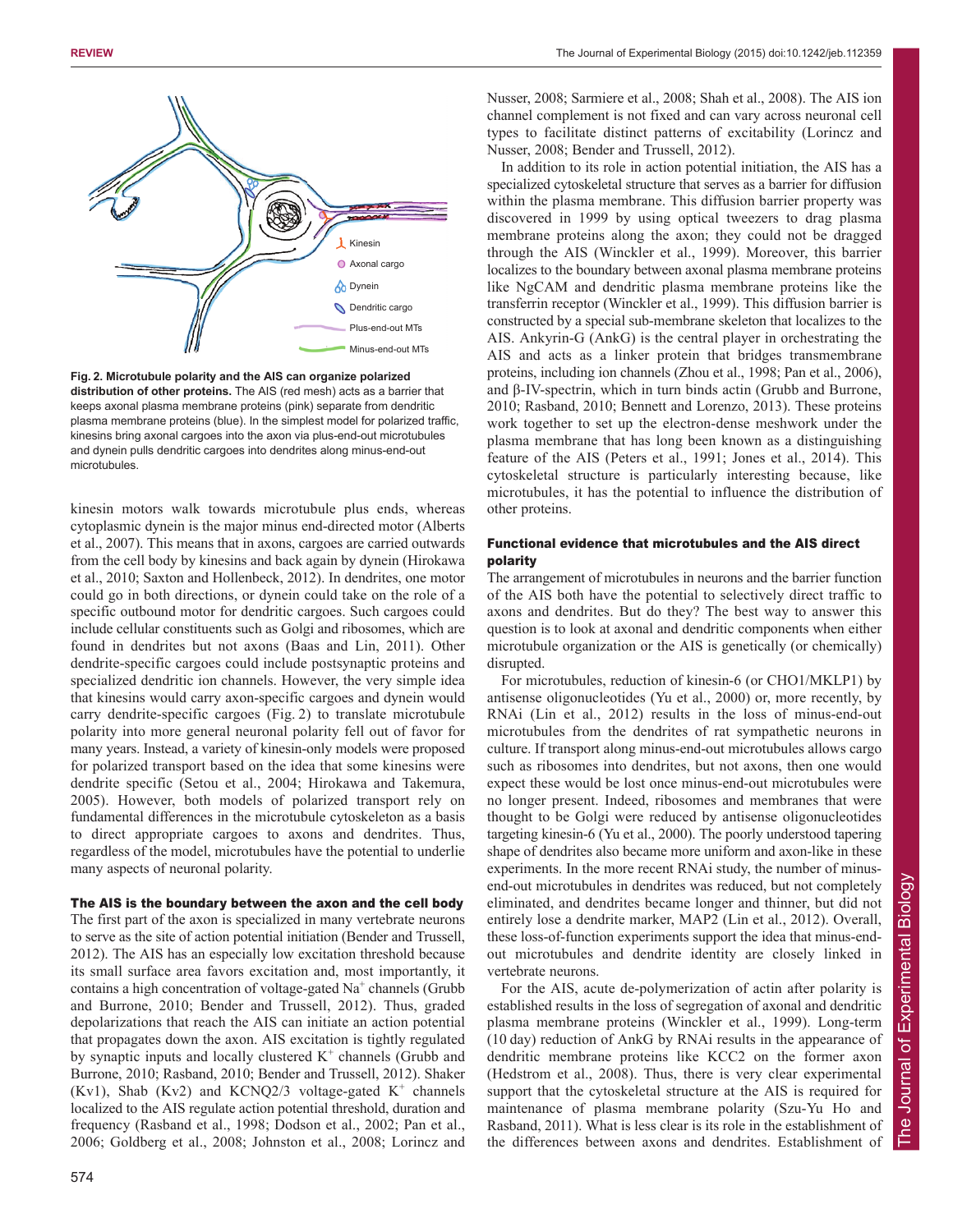polarity requires transporting different cellular components into axons and dendrites. One argument against a role for the AIS in establishing polarity is that the diffusion barrier function of the AIS is established relatively late during polarity development in cultured neurons. A barrier that hinders lipid diffusion is set up after 7–10 days in culture (Nakada et al., 2003), while the axon is first specified around 24 h after culturing (Petersen et al., 2014), and dendrites acquire minus-end-out microtubules around 4 days, with mature microtubule polarity at 7 days (Baas et al., 1989). However, some elements of the AIS cytoskeleton are present by 5 days in culture (Song et al., 2009) so the AIS could play a role in later stages of polarity establishment. Analysis of dextran movement into axons suggests that large dextrans (70 kDa) freely enter axons at 3 days, but have restricted access at 5 days (Song et al., 2009). Analysis of vesicle movement into axons also supports the idea that the AIS cytoskeleton can reach below the surface and restrict entry of a subset of microtubule-based cargoes into axons (Song et al., 2009; Watanabe et al., 2012). It is not completely clear, though, why some cargoes might get stopped by the AIS mesh and others not, or whether some of the evidence for the influence of actin on trafficking might be due to failure to segregate axonal and dendritic cargoes into different vesicles when actin is depolymerized (Petersen et al., 2014). At a minimum, though, the AIS serves as a highly specialized signaling compartment and plays an important role in the maintenance of plasma membrane polarity.

In summary, loss-of-function experiments in vertebrate neurons implicate both polarized microtubules and the AIS in the control of axon and dendrite identity. In order to understand the evolutionary origins of polarity in vertebrate neurons, we must therefore understand the evolutionary origins of differential microtubule polarity and the AIS. Whether these features are shared with various invertebrates is critical to understanding which branches of the metazoan tree implement neuronal polarity in the same way as vertebrates.

#### Neuronal polarity in model invertebrate bilaterians

*Drosophila* and *Caenorhabditis elegans* are the most accessible invertebrates for molecular and cellular studies of the nervous system. In the case of *C. elegans*, the entire nervous system, including the vast majority of synapses, has been reconstructed from serial electron micrographs (White et al., 1986) and is accessible at WormAtlas (http://www.wormatlas.org/). The whole animal is optically accessible as it is small and transparent, and various genetic manipulations, including RNAi, work well. For *Drosophila*, genetic manipulation is extremely sophisticated and is built on more than 100 years of study. Decades of detailed genetic analysis of nervous system development are now being supplemented by reconstructions of the nervous system (Chiang et al., 2011) and there is a rapidly growing set of tools to genetically manipulate individual or small subsets of neurons (Jenett et al., 2012). These two models have therefore been ideal for studying polarity in protostome invertebrate neurons.

In *Drosophila*, the majority of neurons are unipolar with a single neurite arising from the cell body (Fig. 3). This single neurite then gives rise to different processes that have been classified as axons or dendrites based on structure and function. For example, unipolar motor neurons have dendrites that branch close to the cell body in the ventral ganglion and then send long axons out to muscles via well-defined nerves (Campos-Ortega and Hartenstein, 1997; Sánchez-Soriano et al., 2005). However, the fact that all processes arise from a single one led to the supposition that polarized traffic might be completely different in vertebrates and invertebrates (Craig



**Fig. 3. Microtubules in invertebrate neurons are highly polarized.** Schematic diagrams of microtubule organization in *Drosophila* sensory neurons (A) and motor neurons and interneurons (B), and in *Caenorhabditis elegans* motor neurons (C) are shown. MT, microtubule. These diagrams are based on analysis of microtubule growth *in vivo* in *Drosophila* larval neurons (Stone et al., 2008) and an identified motor neuron in *C. elegans* (Goodwin et al., 2012).

and Banker, 1994). Is this difference in where processes arise, directly from the cell body or more distally from a neurite, really a critical determinant of the way polarity is implemented?

In *Drosophila*, there are also neurons that resemble canonical vertebrate multipolar neurons. The best-studied example is dendritic arborization neurons in the larval body wall. These cells respond to sensory stimuli including harsh touch (Hwang et al., 2007) and gentle touch (Tsubouchi et al., 2012). They have extensive branched dendrite arbors and long axons that bundle together in nerves to take signals from the periphery to the central nervous system (Bodmer and Jan, 1987; Gao et al., 1999; Grueber et al., 2002). Although the dendrites of these cells are sensory, they share cellular features with mammalian dendrites. For example, ribosomes (Hill et al., 2012) and Golgi outposts (Ye et al., 2007) are present in dendrites, but not axons of these cells. Although these cells are normally classically multipolar, with axons and dendrites arising directly from the cell body, there are some genetic backgrounds in which dendrites can arise from the axon in these cells as they do in unipolar neurons (Yamamoto et al., 2006). Is there then perhaps not quite so rigid a distinction between unipolar and multipolar neurons? Several other examples support the idea that the lines that separate unipolar and multipolar neurons are somewhat blurred. For example, when *Drosophila* unipolar neurons are removed from the animal and grown in culture, they sprout dendrites directly from the cell body (Sánchez-Soriano et al., 2005). Similar flexibility also exists in some cultured rodent neurons, which can grow axons from dendrites [for a nice example see fig. 4 in Burack et al. (Burack et al., 2000)]. Likewise, hippocampal oriens–alveus interneurons have an axon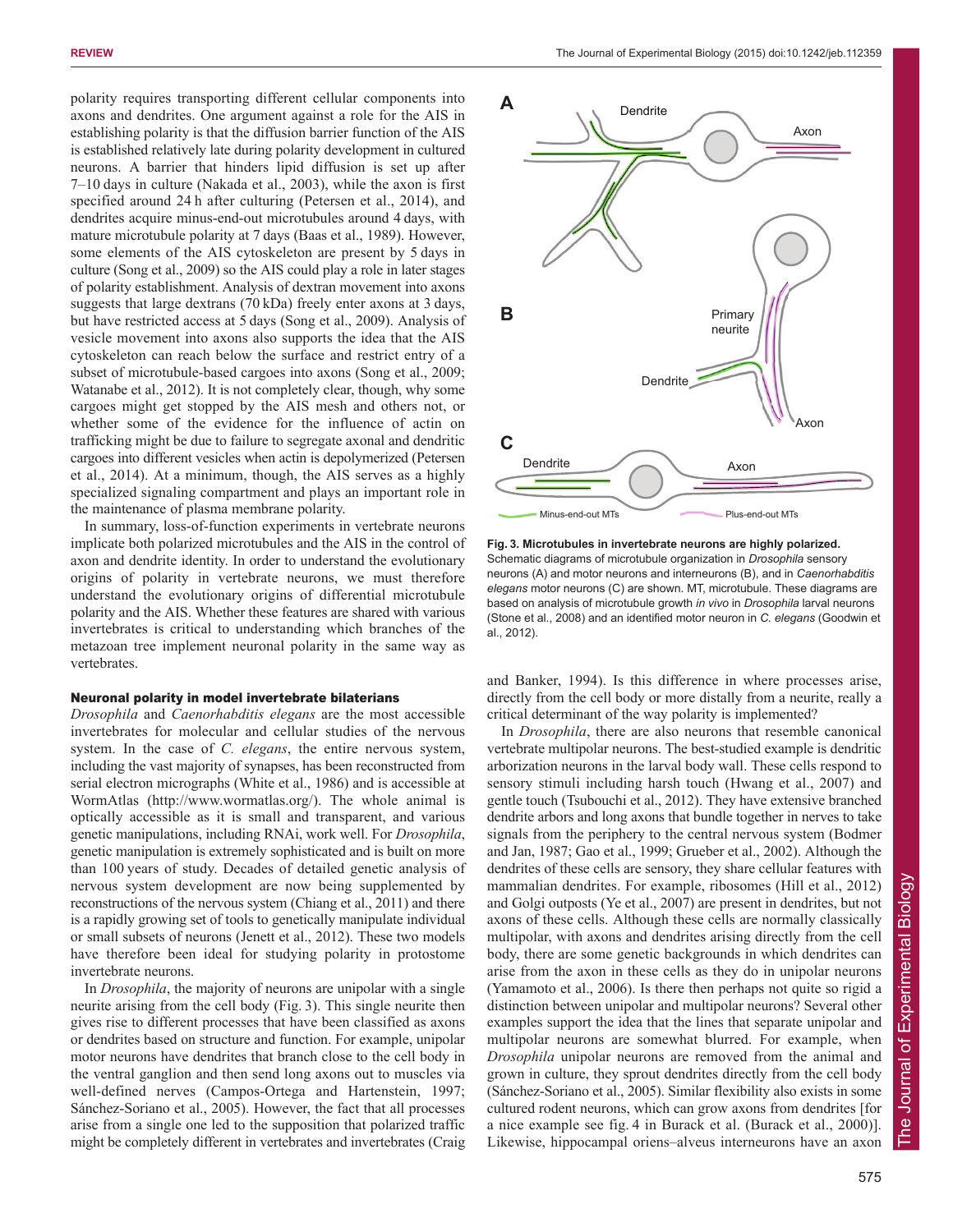that sprouts from the dendritic tree rather than the soma (Martina et al., 2000).

Although sending axonal and dendritic traffic out of the cell body together in a single process must cause some trafficking challenges, neurons in *Drosophila* and mammals seem able to accomplish this when necessary. Unipolar shape alone therefore does not necessarily mean that *Drosophila* neurons have a fundamentally different mechanism of polarization with respect to vertebrate multipolar neurons. But how does the microtubule arrangement in neuronal processes compare between vertebrates and *Drosophila*?

Microtubule polarity in *Drosophila* neurons has been analyzed in multipolar larval sensory neurons, unipolar motor neurons and unipolar interneurons in intact animals (Stone et al., 2008). In all cases, axonal microtubules are exclusively plus-end-out as in vertebrates. The dendrites, however, held a surprise. Like vertebrate neurons, they are distinguished from axons by the presence of minus-end-out microtubules. But in *Drosophila*, almost all microtubules are minus-end-out (Stone et al., 2008). This is true in unipolar and multipolar neurons. Polarity was also examined in the primary neurite of the motor neuron in this study. This result was another surprise: microtubules were plus-end-out (Fig. 3), not mixed (Stone et al., 2008), meaning cargoes traveling from the cell body to the minus-end-out dendrite would need to travel first on plus-endout microtubules, then switch motors and move onto minus-end-out microtubules. It is not known how this switch is orchestrated, but studying trafficking in these unipolar neurons might provide important clues to the sorting of axonal and dendritic cargoes.

As *Drosophila* dendrites are minus-end-out rather than mixed, does this mean that mechanisms that underlie axon and dendrite differences are not the same in flies and vertebrates? One piece of evidence that suggests overall similarity derives from a developmental study. Early in development, dendritic microtubules in multipolar *Drosophila* neurons are mixed, as in vertebrates, but over time they gradually mature to more than 90% minus-end-out (Hill et al., 2012). The fact that dendrites have mixed polarity during development in *Drosophila* suggests that dendrites in *Drosophila* and vertebrates are fundamentally similar and may share a common evolutionary history.

However, the maturation of *Drosophila* dendrites to minus-endout emphasizes the importance of minus-end-out microtubules for dendritic trafficking. Indeed, *Drosophila* neurons deficient in subunits of dynein, the major minus end-directed motor, have strong dendrite growth and transport defects (Liu et al., 2000; Satoh et al., 2008; Zheng et al., 2008). While kinesins were the focus of dendrite transport studies in mixed polarity mammals for many years (Setou et al., 2000; Setou et al., 2002; Hirokawa and Takemura, 2005), dynein has now also been shown to have a role in the classic polarity model of primary cultures of rodent hippocampal neurons (Kapitein et al., 2010). Thus, in both *Drosophila* and vertebrate neurons, axons have plus-end-out microtubules, and anterograde transport is mediated by kinesins, while dendrites have a significant number of minus-end-out microtubules, and dynein is at minimum an important contributor to anterograde transport.

*Caenorhabditis elegans* neurons typically have a much simpler shape than either vertebrate or insect neurons. Many *C. elegans* neurons have one or two unbranched processes extending from the cell body (White et al., 1986). The only neurites that are highly branched are newly discovered sensory dendrites that cover the body wall (Halevi et al., 2002; Tsalik et al., 2003). For the majority of neurons that have unbranched processes, morphology is of little help for classification of axons or dendrites. Instead, synaptic architecture has been used. In many cases the neurites are both presynaptic and postsynaptic (White et al., 1986). But there are some neurons that have a process that is entirely postsynaptic, and this process is typically called the dendrite (White et al., 1986). Until recently it was not clear that these processes shared any features other than their postsynaptic nature with dendrites in vertebrates. However, in 2012 microtubule polarity was analyzed in a motor neuron that had one of these dendrite-like processes. In this cell the dendritic microtubules were minus-end-out and the axonal microtubules were plus-end-out as in a *Drosophila* neuron (Goodwin et al., 2012). Thus, although *C. elegans* neurons may not have elaborately branched dendrites, this compartment is still distinguished from the axon by minus-end-out microtubules.

If the microtubule layout is generally quite similar in vertebrate and model invertebrate neurons, is the AIS also similar? Less information is available to answer this question. One view is that the AIS is a vertebrate-specific innovation. This view is based in large part on analysis of ankyrins and ankyrin-binding motifs in voltagegated ion channels. Specifically, AnkG is a vertebrate-specific member of the ankyrin gene family. The AnkG binding motif in voltage-gated Na<sup>+</sup> channels that is required for clustering at the AIS is present in chordates that predate vertebrates (Hill et al., 2008). Thus, the  $Na<sup>+</sup>$  channel ankyrin-binding motif predates AnkG, suggesting that an ancestral ankyrin with the ability to bind channels may have already been present at the AIS in the first chordates. A similar AnkG-binding motif in the AIS-clustered  $K^+$  channel KCNQ2/3 evolved independently with jawed fishes (Hill et al., 2008). These observations have led to a model in which the 'excitozone' of the AIS evolved within the chordate/vertebrate lineage to reliably and specifically initiate action potentials at the AIS, and this channel clustering at the AIS and nodes of Ranvier was a critical innovation that allowed for the evolution of rapid saltatory conduction in myelinated axons (Hill et al., 2008).

This chordate/vertebrate AIS model predicts that there is no ankyrin-dependent clustering of voltage-gated  $Na<sup>+</sup>$  or  $K<sup>+</sup>$  channels in the initial segment of invertebrate axons and implies that the AIS of invertebrate neurons may not be an efficient zone for action potential initiation. However, many studies have shown that action potentials initiate in the proximal axon in diverse invertebrate neurons (including unipolar neurons) from lobster, leech, *Aplysia* and insects (Edwards and Ottoson, 1958; Tauc, 1962; Goodman and Heitler, 1979; Gu et al., 1991; Melinek and Muller, 1996). Therefore, the ability of the proximal axon to serve as the site of action potential initiation appears to be an ancient shared feature of vertebrate and invertebrate neurons rather than a recent vertebrate innovation.

Molecular localization studies in *Drosophila* have confirmed that voltage-gated  $Na<sup>+</sup>$  and  $K<sup>+</sup>$  channels can be concentrated either just at an AIS-like domain or from the putative AIS along the rest of the axon in invertebrate neurons. An immunohistological study of an identified unipolar *Drosophila* motor neuron showed that voltagegated  $Na<sup>+</sup>$  channels were highly concentrated along the axonal plasma membrane starting about 100 μm from the cell body (Kuehn and Duch, 2013), consistent with the previous electrophysiological studies on the site of action potential initiation in unipolar neurons. In Kenyon cells, which are central unipolar neurons responsible for higher order processing, GFP-tagged elk and shal  $K^+$  channels concentrate in an AIS-like domain (Trunova et al., 2011). Elk channels regulate action potential threshold in vertebrate neurons (Zhang et al., 2010), while shal channels encode transient Acurrents, which influence both threshold and frequency (Jerng et al., 2004). These studies at a minimum suggest that the initial segment of *Drosophila* axons can serve as a boundary for ion channel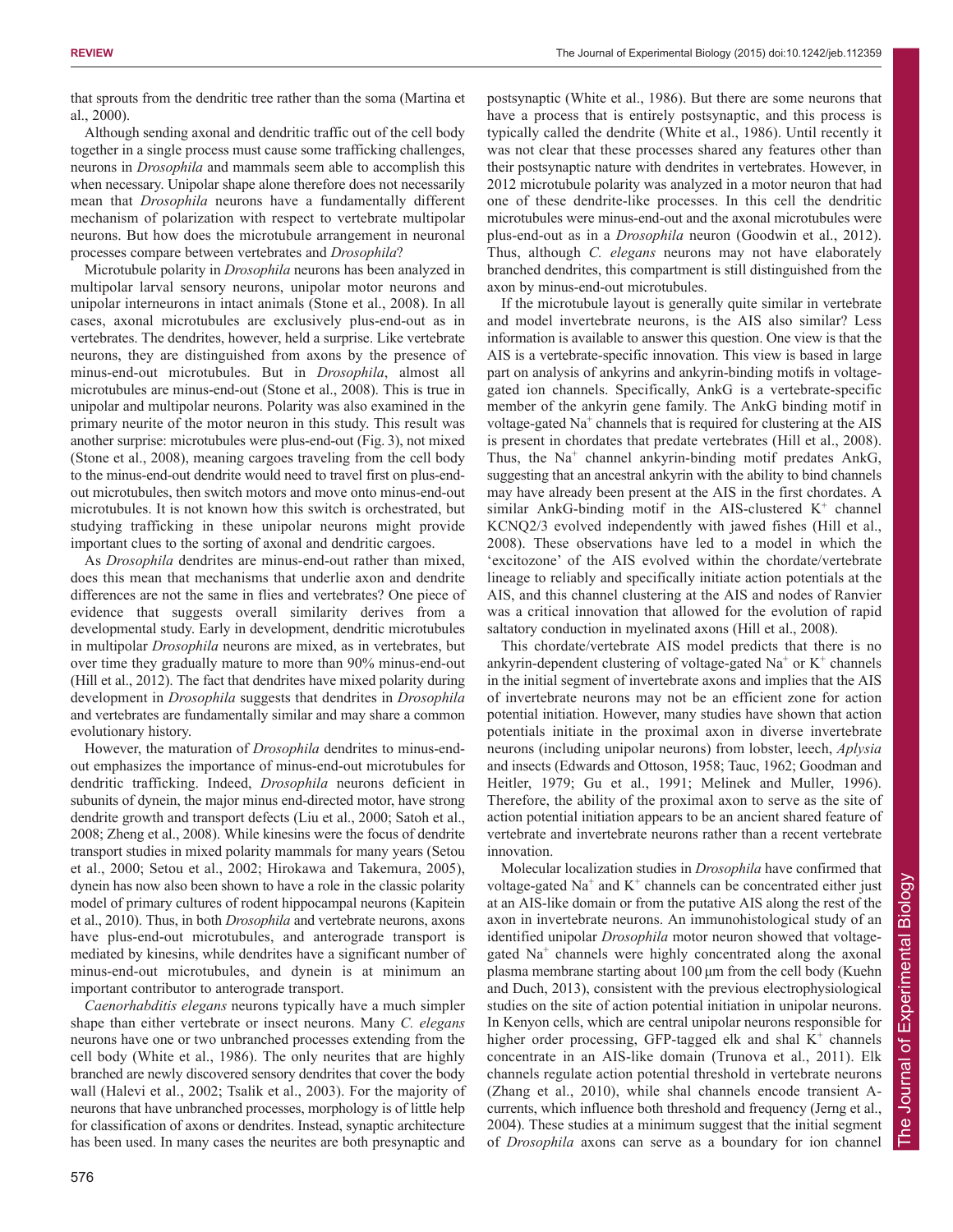distribution, and suggest that there may be a mechanism for clustering ion channels there. While these findings are intriguing, more work is required to determine whether this axonal channel localization is ankyrin dependent in the same manner as in vertebrates, or relies on alternative mechanisms.

In addition to organizing plasma membrane proteins, the first part of the axon seems to influence intracellular trafficking in both *C. elegans* and *Drosophila*. In *C. elegans*, the microtubule-binding protein CRMP is localized to a specific region of the proximal axon in an ankyrin-dependent manner (Maniar et al., 2012). Moreover, loss of CRMP or ankyrin disrupts polarized trafficking and allows presynaptic proteins to enter dendrites (Maniar et al., 2012). Intriguingly, this same study showed that loss of ankyrin or CRMP resulted in mixed polarity microtubules in axons and ciliated sensory dendrites (Maniar et al., 2012), although a link between the AIS and microtubule polarity has not been made in other systems. In another study, live imaging of membrane traffic in *C. elegans* neurons indicated that the proximal axon acts as a filter that keeps somatic components like the Golgi out of axons (Edwards et al., 2013). In at least one *Drosophila* neuron, the lateral td cell, there is also a specialized region of the axon that influences retrograde transport of neuropeptide vesicles and seems to keep them out of the cell body (Wong et al., 2012). Again, these studies hint that basic features of the AIS, including action potential initiation and influencing traffic into and out of the axon, are present in invertebrate neurons.

#### So when did neuronal polarity evolve?

Experiments in *Drosophila* and *C. elegans* suggest that neuronal polarity and its cytoskeletal underpinnings predate the evolutionary divergence of vertebrates, insects and nematodes (Fig. 4). All three have polarized microtubules that are plus-end-out in axons and at least 50% minus-end-out in dendrites, and appear to share at least some aspects of AIS function. We therefore suggest that axons and dendrites in two of the three major recognized bilaterian lineages (Halanych et al., 1995; Philippe et al., 2005) – deuterostomes (including chordates) and ecdysozoans (including insects and nematodes) – are likely to have a common evolutionary origin. If so, their axons and dendrites are orthologous structures, and *C. elegans* and *Drosophila* are valuable models for studying the mechanisms underlying neuronal polarity. But what about the third major branch



of the bilaterian tree, the lophotrochozoans, which includes annelids and mollusks? While molecular studies of neuronal polarity have not been carried out in lophotrochozoans, *Aplysia* (mollusk) and leech (annelid) have unipolar neurons of similar anatomy to insect unipolar neurons, and an axon initial segment that is used as the site of action potential initiation (Tauc, 1962; Gu et al., 1991; Melinek and Muller, 1996). Thus, all three major groups of bilaterians have the ability to concentrate ion channels in axons relative to the somatodendritic compartment. While additional molecular studies are needed to determine mechanisms of polarization in invertebrates, including lophotrochozoans, it is already clear that some of the major mechanisms for polarization are at least as old as the ecdysozoan/chordate ancestor, and we speculate that they may have been present in a common ancestor of all extant bilaterians (Fig. 4).

If mechanisms for generating neuronal polarity were established before the radiation of the major bilaterian lineages, when might they have first evolved? Two additional extant groups of metazoans harbor nervous systems – the cnidarians and the ctenophores. Fig. 4 depicts the modern view of metazoan phylogeny, which places cnidarians as a sister group to bilaterians, and suggests that ctenophores branched from the very base of the metazoan tree (Hejnol et al., 2009; Ryan et al., 2013; Moroz et al., 2014). Cnidarians are the more extensively studied of these two groups, and have viable genetic models such as the starlet sea anemone *Nematostella vectensis* (Anthozoa). The backbone of the cnidarian nervous system is a distributed nerve net with little centralization in the Anthozoa (Marlow et al., 2009; Nakanishi et al., 2012), the basal extant cnidarian lineage. While some centralization does occur in various jellyfish lineages (Mackie, 2004; Satterlie, 2011), it is likely that ancestral cnidarians had minimal nervous system centralization. Evidence against the presence of polarized neurons in cnidarians includes the presence of bidirectional chemical synapses in scyphozoans and a hydrozoan (*Hydra*) (Kinnamon and Westfall, 1982; Anderson and Grünert, 1988). However, other hydrozoans do have polarized chemical synapses (Anderson and Spencer, 1989) and many cnidarians display a variety of highly complex motor behaviors that require directional neuronal signaling (Anderson and Spencer, 1989; Mackie, 2004). On a molecular level, cnidarians share almost all the major gene families of neuronal signaling proteins with bilaterians (Putnam et al., 2007), including all gene

> **Fig. 4. Schematic phylogeny of the evolution of neuronal polarity.** The evolutionary relationships of key groups of animals with nervous systems are shown. These relationships are based on recent sequence analysis (Ryan et al., 2013; Moroz et al., 2014). We argue that at least a minimal AIS-like domain is likely to be present in all bilaterians including ecdysozoans like *Drosophila* and *C. elegans* and lophotrocozoans like leech and *Aplysia*. Polarized microtubules in axons and dendrites are also found in different bilaterian branches. It is currently an open question whether these key features of polarized neurons are found in cnidarians and ctenophores.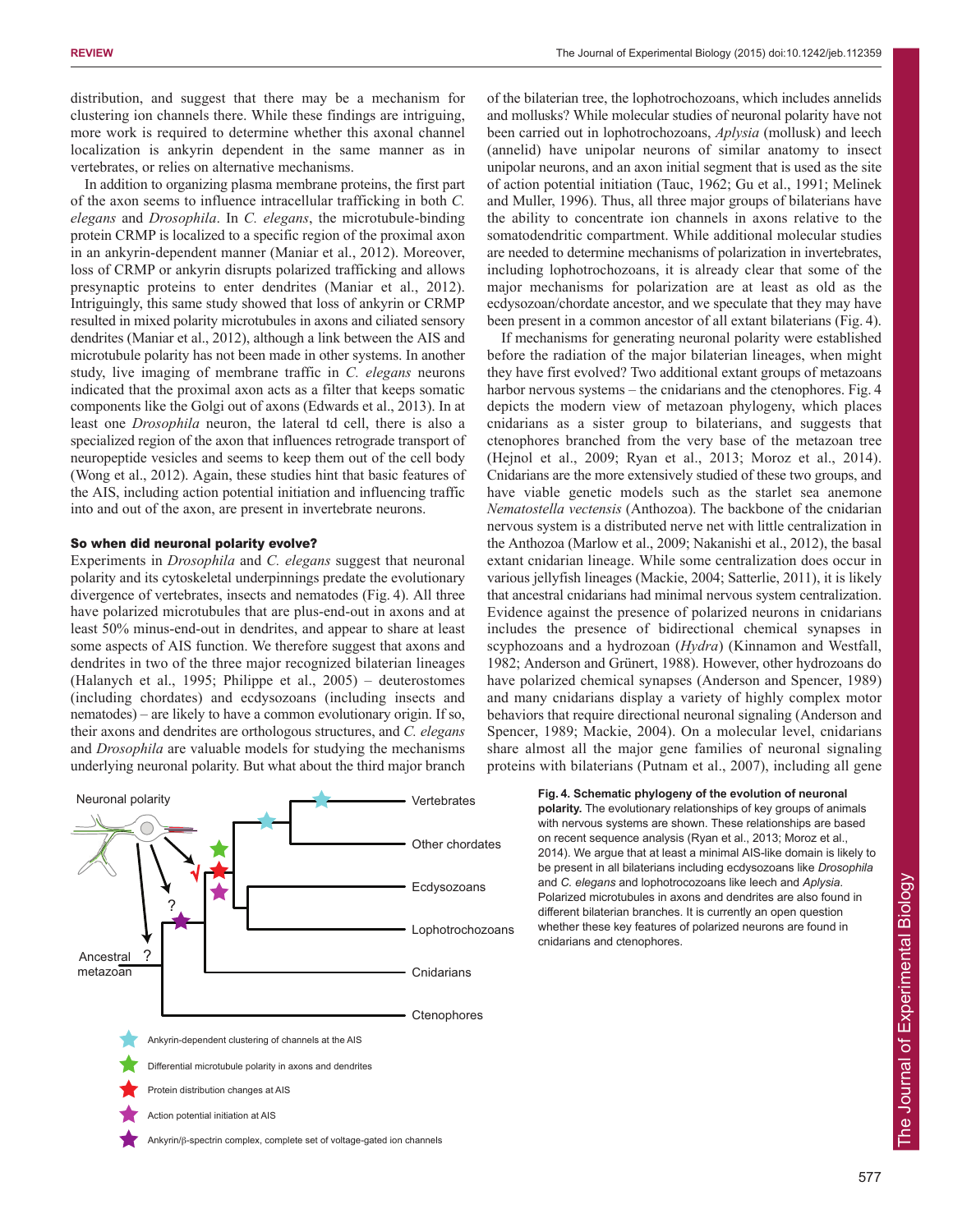families of voltage-gated ion channels (Nayak et al., 2009). The biophysical properties of the cnidarian channels in these families are highly conserved (Jegla et al., 1995; Jegla and Salkoff, 1997; Sand et al., 2011; Gur Barzilai et al., 2012; Jegla et al., 2012; Martinson et al., 2014), suggesting they play similar physiological roles. Furthermore, *Nematostella* has key components of the AIS barrier including β-spectrin (Putnam et al., 2007; Bennett and Lorenzo, 2013) and an ankyrin ortholog with a full β-spectrin binding domain (Putnam et al., 2007). Investigation of synapse arrangement, microtubule polarity and diffusion barriers in *Nematostella* neurons could shed light on whether common mechanisms for generating neuronal polarity predate the cnidarian/bilaterian split, or whether they arose in concert with nervous system centralization in the bilaterians.

While cnidarians have the genetic trappings of polar neurons and sufficiently complex neural circuits to suggest some benefit from neuronal polarity, the situation is even less clear for the ctenophores, which represent the most ancient extant group of metazoans with nervous systems. Analysis of ctenophore genomes suggests that their nervous systems could be very different. Many classes of neuronal proteins, including many families of voltage-gated ion channels, shared by cnidarians and bilaterians appear to be missing (Ryan et al., 2013; Moroz et al., 2014). Interestingly, we found no evidence for ankyrin or β-spectrin genes in the genomes of two distinct ctenophores (Ryan et al., 2013; Moroz et al., 2014), suggesting that the backbone of the vertebrate AIS cytoskeleton is not present in ctenophores. It has even been suggested that the nervous systems of ctenophores and cnidarians/bilaterians are so different that they might have evolved independently (Moroz et al., 2014; Ryan, 2014). No information is available on the cellular structure of ctenophore neurons, but ctenophores have both diffuse nerve nets and some centralized neuronal structures (Moroz et al., 2014). Molecular investigation of neuronal polarity in ctenophores could help shed light on the question of whether ctenophore and cnidarian/bilaterian nervous systems have common evolutionary origins. If mechanisms of polarization are shared, then it would strongly support a single, common origin of the major aspects of neuronal structure. However, distinct mechanisms for generating polarity or a lack of polarity in ctenophore neurons would support a model in which at least our axons and dendrites, if not our entire neurons, evolved after the divergence from ctenophores.

#### **Conclusions**

We suggest that current evidence points to a common evolutionary origin for neuronal polarity in bilaterians. Vertebrates, flies and nematodes share distinct microtubule arrangements in axons and dendrites and can concentrate proteins at an AIS-like domain. Furthermore, the proximal axon is the favored site for action potential initiation in all major bilaterian lineages. Assuming neuronal polarity is present in all bilaterian lineages, cnidarians and ctenophores hold the key to determining when and how many times neuronal polarity evolved. If these animals lack neuronal polarity, or have different polarization mechanisms, then typical axonal/dendritic neuronal polarity might be a bilaterian innovation. However, the presence of common polarization mechanisms in cnidarians and/or ctenophores would suggest a single origin for neuronal polarity at the time of the evolution of the first complex neural networks in early metazoans.

#### **Acknowledgements**

Both authors are grateful for the hard work of their lab members and the great discussions with many colleagues over the years.

#### **Competing interests**

The authors declare no competing or financial interests.

#### **Author contributions**

Both authors contributed to the ideas presented and writing of the manuscript.

#### **Funding**

Work on neuronal polarity in the Rolls lab is funded by National Institutes of Health R01 GM085115, and in the Jegla lab experimental support is provided by National Institutes of Health NS069842. Deposited in PMC for release after 12 months.

#### **References**

- **Alberts, B., Johnson, A., Lewis, J., Raff, M., Roberts, K. and Walter, P.** (2007). *Molecular Biology of the Cell*. New York, NY: Garland Science.
- **Anderson, P. A. and Grünert, U.** (1988). Three-dimensional structure of bidirectional, excitatory chemical synapses in the jellyfish *Cyanea capillata*. *Synapse* **2**, 606-613.
- **Anderson, P. A. and Spencer, A. N.** (1989). The importance of cnidarian synapses for neurobiology. *J. Neurobiol.* **20**, 435-457.
- **Baas, P. W. and Lin, S.** (2011). Hooks and comets: the story of microtubule polarity orientation in the neuron. *Dev. Neurobiol.* **71**, 403-418.
- **Baas, P. W., Deitch, J. S., Black, M. M. and Banker, G. A.** (1988). Polarity orientation of microtubules in hippocampal neurons: uniformity in the axon and nonuniformity in the dendrite. *Proc. Natl. Acad. Sci. USA* **85**, 8335-8339.
- **Baas, P. W., Black, M. M. and Banker, G. A.** (1989). Changes in microtubule polarity orientation during the development of hippocampal neurons in culture. *J. Cell Biol.* **109**, 3085-3094.
- **Bartlett, W. P. and Banker, G. A.** (1984). An electron microscopic study of the development of axons and dendrites by hippocampal neurons in culture. I. Cells which develop without intercellular contacts. *J. Neurosci.* **4**, 1944-1953.
- **Bartolini, F. and Gundersen, G. G.** (2006). Generation of noncentrosomal microtubule arrays. *J. Cell Sci.* **119**, 4155-4163.
- **Bender, K. J. and Trussell, L. O.** (2012). The physiology of the axon initial segment. *Annu. Rev. Neurosci.* **35**, 249-265.
- **Bennett, V. and Lorenzo, D. N.** (2013). Spectrin- and ankyrin-based membrane domains and the evolution of vertebrates. *Curr Top Membr* **72**, 1-37.
- **Bodmer, R. and Jan, Y. N.** (1987). Morphological differentiation of the embryonic peripheral neurons in *Drosophila*. *Roux's Arch. Dev. Biol.* **196**, 69-77.
- **Bray, D. and Bunge, M. B.** (1981). Serial analysis of microtubules in cultured rat sensory axons. *J. Neurocytol.* **10**, 589-605.
- **Burack, M. A., Silverman, M. A. and Banker, G.** (2000). The role of selective transport in neuronal protein sorting. *Neuron* **26**, 465-472.
- **Burton, P. R.** (1988). Dendrites of mitral cell neurons contain microtubules of opposite polarity. *Brain Res.* **473**, 107-115.
- **Campos-Ortega, J. A. and Hartenstein, V.** (1997). *The Embryonic Development of Drosophila Melanogaster*. Berlin: Springer.
- **Chiang, A. S., Lin, C. Y., Chuang, C. C., Chang, H. M., Hsieh, C. H., Yeh, C. W., Shih, C. T., Wu, J. J., Wang, G. T., Chen, Y. C. et al.** (2011). Three-dimensional reconstruction of brain-wide wiring networks in *Drosophila* at single-cell resolution. *Curr. Biol.* **21**, 1-11.
- **Craig, A. M. and Banker, G.** (1994). Neuronal polarity. *Annu. Rev. Neurosci.* **17**, 267- 310.
- **Dodson, P. D., Barker, M. C. and Forsythe, I. D.** (2002). Two heteromeric Kv1 potassium channels differentially regulate action potential firing. *J. Neurosci.* **22**, 6953-6961.
- **Edwards, C. and Ottoson, D.** (1958). The site of impulse initiation in a nerve cell of a crustacean stretch receptor. *J. Physiol.* **143**, 138-148.
- **Edwards, S. L., Yu, S. C., Hoover, C. M., Phillips, B. C., Richmond, J. E. and Miller, K. G.** (2013). An organelle gatekeeper function for *Caenorhabditis elegans* UNC-16 (JIP3) at the axon initial segment. *Genetics* **194**, 143-161.
- **Gao, F. B., Brenman, J. E., Jan, L. Y. and Jan, Y. N.** (1999). Genes regulating dendritic outgrowth, branching, and routing in *Drosophila*. *Genes Dev.* **13**, 2549- 2561.
- **Goldberg, E. M., Clark, B. D., Zagha, E., Nahmani, M., Erisir, A. and Rudy, B.** (2008). K<sup>+</sup> channels at the axon initial segment dampen near-threshold excitability of neocortical fast-spiking GABAergic interneurons. *Neuron* **58**, 387-400.
- **Goodman, C. S. and Heitler, W. J.** (1979). Electrical properties of insect neurones with spiking and non-spiking somata: normal, axotomized, and colchicine-treated neurones. *J. Exp. Biol.* **83**, 95-121.
- **Goodwin, P. R., Sasaki, J. M. and Juo, P.** (2012). Cyclin-dependent kinase 5 regulates the polarized trafficking of neuropeptide-containing dense-core vesicles in *Caenorhabditis elegans* motor neurons. *J. Neurosci.* **32**, 8158-8172.
- **Grubb, M. S. and Burrone, J.** (2010). Building and maintaining the axon initial segment. *Curr. Opin. Neurobiol.* **20**, 481-488.
- **Grueber, W. B., Jan, L. Y. and Jan, Y. N.** (2002). Tiling of the *Drosophila* epidermis by multidendritic sensory neurons. *Development* **129**, 2867-2878.
- **Gu, X. N., Muller, K. J. and Young, S. R.** (1991). Synaptic integration at a sensorymotor reflex in the leech. *J. Physiol.* **441**, 733-754.
- **Gur Barzilai, M., Reitzel, A. M., Kraus, J. E., Gordon, D., Technau, U., Gurevitz, M. and Moran, Y.** (2012). Convergent evolution of sodium ion selectivity in metazoan neuronal signaling. *Cell Reports* **2**, 242-248.
- **Halanych, K. M., Bacheller, J. D., Aguinaldo, A. M., Liva, S. M., Hillis, D. M. and Lake, J. A.** (1995). Evidence from 18S ribosomal DNA that the lophophorates are protostome animals. *Science* **267**, 1641-1643.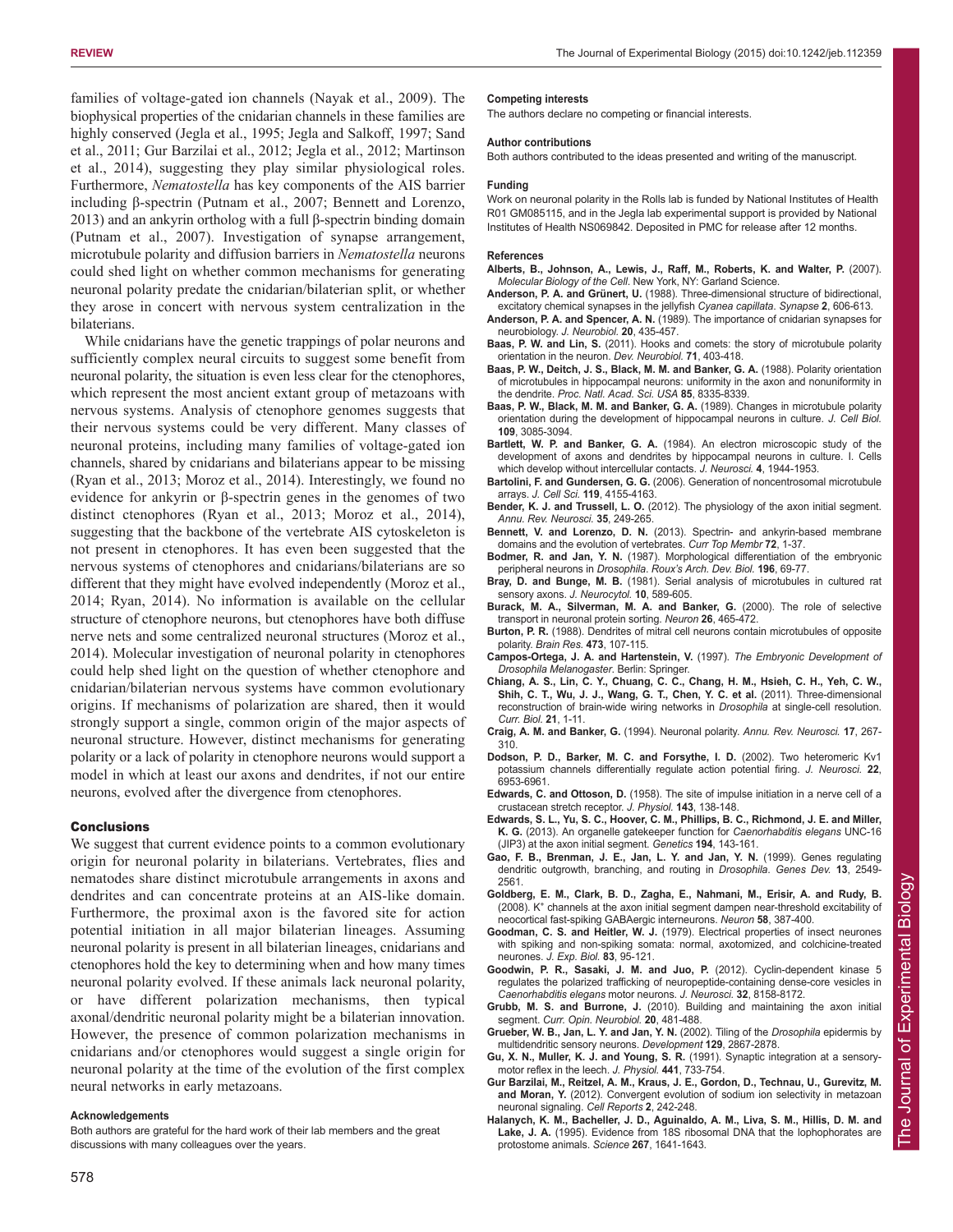- **Halevi, S., McKay, J., Palfreyman, M., Yassin, L., Eshel, M., Jorgensen, E. and Treinin, M.** (2002). The C. elegans ric-3 gene is required for maturation of nicotinic acetylcholine receptors. *EMBO J.* **21**, 1012-1020.
- **Hedstrom, K. L., Ogawa, Y. and Rasband, M. N.** (2008). AnkyrinG is required for maintenance of the axon initial segment and neuronal polarity. *J. Cell Biol.* **183**, 635- 640.
- **Hejnol, A., Obst, M., Stamatakis, A., Ott, M., Rouse, G. W., Edgecombe, G. D., Martinez, P., Baguñà, J., Bailly, X., Jondelius, U. et al.** (2009). Assessing the root of bilaterian animals with scalable phylogenomic methods. *Proc. Biol. Sci.* **276**, 4261-4270.
- **Hill, A. S., Nishino, A., Nakajo, K., Zhang, G., Fineman, J. R., Selzer, M. E., Okamura, Y. and Cooper, E. C.** (2008). Ion channel clustering at the axon initial segment and node of Ranvier evolved sequentially in early chordates. *PLoS Genet.* **4**, e1000317.
- **Hill, S. E., Parmar, M., Gheres, K. W., Guignet, M. A., Huang, Y., Jackson, F. R. and Rolls, M. M.** (2012). Development of dendrite polarity in *Drosophila* neurons. *Neural Dev.* **7**, 34.
- **Hirokawa, N. and Takemura, R.** (2005). Molecular motors and mechanisms of directional transport in neurons. *Nat. Rev. Neurosci.* **6**, 201-214.
- **Hirokawa, N., Niwa, S. and Tanaka, Y.** (2010). Molecular motors in neurons: transport mechanisms and roles in brain function, development, and disease. *Neuron* **68**, 610- 638.
- **Hwang, R. Y., Zhong, L., Xu, Y., Johnson, T., Zhang, F., Deisseroth, K. and Tracey, W. D.** (2007). Nociceptive neurons protect *Drosophila* larvae from parasitoid wasps. *Curr. Biol.* **17**, 2105-2116.
- **Inan, M., Blázquez-Llorca, L., Merchán-Pérez, A., Anderson, S. A., DeFelipe, J. and Yuste, R.** (2013). Dense and overlapping innervation of pyramidal neurons by chandelier cells. *J. Neurosci.* **33**, 1907-1914.
- Jegla, T. and Salkoff, L. (1997). A novel subunit for shal K<sup>+</sup> channels radically alters activation and inactivation. *J. Neurosci.* **17**, 32-44.
- **Jegla, T., Grigoriev, N., Gallin, W. J., Salkoff, L. and Spencer, A. N.** (1995). Multiple Shaker potassium channels in a primitive metazoan. *J. Neurosci.* **15**, 7989-7999.
- **Jegla, T., Marlow, H. Q., Chen, B., Simmons, D. K., Jacobo, S. M. and Martindale, M. Q.** (2012). Expanded functional diversity of shaker K<sup>+</sup> channels in cnidarians is driven by gene expansion. *PLoS ONE* **7**, e51366.
- **Jenett, A., Rubin, G. M., Ngo, T. T., Shepherd, D., Murphy, C., Dionne, H., Pfeiffer, B. D., Cavallaro, A., Hall, D., Jeter, J. et al.** (2012). A GAL4-driver line resource for Drosophila neurobiology. *Cell Reports* **2**, 991-1001.
- **Jerng, H. H., Pfaffinger, P. J. and Covarrubias, M.** (2004). Molecular physiology and modulation of somatodendritic A-type potassium channels. *Mol. Cell. Neurosci.* **27**, 343-369.
- **Johnston, J., Griffin, S. J., Baker, C., Skrzypiec, A., Chernova, T. and Forsythe, I. D.** (2008). Initial segment Kv2.2 channels mediate a slow delayed rectifier and maintain high frequency action potential firing in medial nucleus of the trapezoid body neurons. *J. Physiol.* **586**, 3493-3509.
- **Jones, S. L., Korobova, F. and Svitkina, T.** (2014). Axon initial segment cytoskeleton comprises a multiprotein submembranous coat containing sparse actin filaments. *J. Cell Biol.* **205**, 67-81.
- **Kapitein, L. C., Schlager, M. A., Kuijpers, M., Wulf, P. S., van Spronsen, M., MacKintosh, F. C. and Hoogenraad, C. C.** (2010). Mixed microtubules steer dynein-driven cargo transport into dendrites. *Curr. Biol.* **20**, 290-299.
- **Kinnamon, J. C. and Westfall, J. A.** (1982). Types of neurons and synaptic connections at hypostome-tentacle junctions in *Hydra*. *J. Morphol.* **173**, 119-128.
- **Kosik, K. S. and Finch, E. A.** (1987). MAP2 and tau segregate into dendritic and axonal domains after the elaboration of morphologically distinct neurites: an immunocytochemical study of cultured rat cerebrum. *J. Neurosci.* **7**, 3142-3153.
- **Krijnse-Locker, J., Parton, R. G., Fuller, S. D., Griffiths, G. and Dotti, C. G.** (1995). The organization of the endoplasmic reticulum and the intermediate compartment in cultured rat hippocampal neurons. *Mol. Biol. Cell* **6**, 1315-1332.
- **Kuehn, C. and Duch, C.** (2013). Putative excitatory and putative inhibitory inputs are localised in different dendritic domains in a *Drosophila* flight motoneuron. *Eur. J. Neurosci.* **37**, 860-875.
- **Lin, S., Liu, M., Mozgova, O. I., Yu, W. and Baas, P. W.** (2012). Mitotic motors coregulate microtubule patterns in axons and dendrites. *J. Neurosci.* **32**, 14033- 14049.
- **Liu, Z., Steward, R. and Luo, L.** (2000). *Drosophila* Lis1 is required for neuroblast proliferation, dendritic elaboration and axonal transport. *Nat. Cell Biol.* **2**, 776-783.
- **Lorincz, A. and Nusser, Z.** (2008). Cell-type-dependent molecular composition of the axon initial segment. *J. Neurosci.* **28**, 14329-14340.
- **Mackie, G. O.** (2004). Central neural circuitry in the jellyfish *Aglantha*: a model 'simple nervous system'. *Neurosignals* **13**, 5-19.
- **Maniar, T. A., Kaplan, M., Wang, G. J., Shen, K., Wei, L., Shaw, J. E., Koushika, S. P. and Bargmann, C. I.** (2012). UNC-33 (CRMP) and ankyrin organize microtubules and localize kinesin to polarize axon-dendrite sorting. *Nat. Neurosci.* **15**, 48-56.
- **Marlow, H. Q., Srivastava, M., Matus, D. Q., Rokhsar, D. and Martindale, M. Q.** (2009). Anatomy and development of the nervous system of *Nematostella vectensis*, an anthozoan cnidarian. *Dev. Neurobiol.* **69**, 235-254.
- **Martina, M., Vida, I. and Jonas, P.** (2000). Distal initiation and active propagation of action potentials in interneuron dendrites. *Science* **287**, 295-300.
- **Martinson, A. S., van Rossum, D. B., Diatta, F. H., Layden, M. J., Rhodes, S. A., Martindale, M. Q. and Jegla, T.** (2014). Functional evolution of Erg potassium channel gating reveals an ancient origin for IKr. *Proc. Natl. Acad. Sci. USA* **111**, 5712-5717.
- **Melinek, R. and Muller, K. J.** (1996). Action potential initiation site depends on neuronal excitation. *J. Neurosci.* **16**, 2585-2591.
- **Mitchison, T. and Kirschner, M.** (1984). Dynamic instability of microtubule growth. *Nature* **312**, 237-242.
- **Moroz, L. L., Kocot, K. M., Citarella, M. R., Dosung, S., Norekian, T. P., Povolotskaya, I. S., Grigorenko, A. P., Dailey, C., Berezikov, E., Buckley, K. M. et al.** (2014). The ctenophore genome and the evolutionary origins of neural systems. *Nature* **510**, 109-114.
- **Nakada, C., Ritchie, K., Oba, Y., Nakamura, M., Hotta, Y., Iino, R., Kasai, R. S., Yamaguchi, K., Fujiwara, T. and Kusumi, A.** (2003). Accumulation of anchored proteins forms membrane diffusion barriers during neuronal polarization. *Nat. Cell Biol.* **5**, 626-632.
- **Nakanishi, N., Renfer, E., Technau, U. and Rentzsch, F.** (2012). Nervous systems of the sea anemone *Nematostella vectensis* are generated by ectoderm and endoderm and shaped by distinct mechanisms. *Development* **139**, 347-357.
- **Nayak, S. K.**, **Batalov, S., Jegla, T. J. and Zmasek, C. M.** (2009). Evolution of the human ion channel set. *Comb. Chem. High Throughput Screen.* **12**, 2-23.
- **Pan, Z., Kao, T., Horvath, Z., Lemos, J., Sul, J. Y., Cranstoun, S. D., Bennett, V., Scherer, S. S. and Cooper, E. C.** (2006). A common ankyrin-G-based mechanism retains KCNQ and NaV channels at electrically active domains of the axon. *J. Neurosci.* **26**, 2599-2613.
- **Peng, I., Binder, L. I. and Black, M. M.** (1986). Biochemical and immunological analyses of cytoskeletal domains of neurons. *J. Cell Biol.* **102**, 252-262.
- **Peters, A., Palay, S. L. and Webster, H. D.** (1991). *The Fine Structure of the Nervous System: Neurons and their Supporting Cells*. New York, NY: Oxford University Press.
- **Petersen, J. D., Kaech, S. and Banker, G.** (2014). Selective microtubule-based transport of dendritic membrane proteins arises in concert with axon specification. *J. Neurosci.* **34**, 4135-4147.
- **Philippe, H., Lartillot, N. and Brinkmann, H.** (2005). Multigene analyses of bilaterian animals corroborate the monophyly of Ecdysozoa, Lophotrochozoa, and Protostomia. *Mol. Biol. Evol.* **22**, 1246-1253.
- **Putnam, N. H., Srivastava, M., Hellsten, U., Dirks, B., Chapman, J., Salamov, A., Terry, A., Shapiro, H., Lindquist, E., Kapitonov, V. V. et al.** (2007). Sea anemone genome reveals ancestral eumetazoan gene repertoire and genomic organization. *Science* **317**, 86-94.
- **Rasband, M. N.** (2010). The axon initial segment and the maintenance of neuronal polarity. *Nat. Rev. Neurosci.* **11**, 552-562.
- **Rasband, M. N., Trimmer, J. S., Schwarz, T. L., Levinson, S. R., Ellisman, M. H., Schachner, M. and Shrager, P.** (1998). Potassium channel distribution, clustering, and function in remyelinating rat axons. *J. Neurosci.* **18**, 36-47.
- **Raynaud-Messina, B. and Merdes, A.** (2007). Gamma-tubulin complexes and microtubule organization. *Curr. Opin. Cell Biol.* **19**, 24-30.
- **Ren, M., Yoshimura, Y., Takada, N., Horibe, S. and Komatsu, Y.** (2007). Specialized inhibitory synaptic actions between nearby neocortical pyramidal neurons. *Science* **316**, 758-761.
- **Ryan, J. F.** (2014). Did the ctenophore nervous system evolve independently? *Zoology (Jena)* **117**, 225-226.
- **Ryan, J. F., Pang, K., Schnitzler, C. E., Nguyen, A. D., Moreland, R. T., Simmons, D. K., Koch, B. J., Francis, W. R., Havlak, P., Smith, S. A. et al.; NISC Comparative Sequencing Program** (2013). The genome of the ctenophore *Mnemiopsis leidyi* and its implications for cell type evolution. *Science* **342**, 1242592.
- **Sánchez-Soriano, N., Bottenberg, W., Fiala, A., Haessler, U., Kerassoviti, A., Knust, E., Löhr, R. and Prokop, A.** (2005). Are dendrites in *Drosophila* homologous to vertebrate dendrites? *Dev. Biol.* **288**, 126-138.
- **Sand, R. M., Atherton, D. M., Spencer, A. N. and Gallin, W. J.** (2011). jShaw1, a lowthreshold, fast-activating K(v)3 from the hydrozoan jellyfish *Polyorchis penicillatus*. *J. Exp. Biol.* **214**, 3124-3137.
- Sarmiere, P. D., Weigle, C. M. and Tamkun, M. M. (2008). The Kv2.1 K<sup>+</sup> channel targets to the axon initial segment of hippocampal and cortical neurons in culture and in situ. *BMC Neurosci.* **9**, 112.
- **Satoh, D., Sato, D., Tsuyama, T., Saito, M., Ohkura, H., Rolls, M. M., Ishikawa, F. and Uemura, T.** (2008). Spatial control of branching within dendritic arbors by dynein-dependent transport of Rab5-endosomes. *Nat. Cell Biol.* **10**, 1164-1171.
- **Satterlie, R. A.** (2011). Do jellyfish have central nervous systems? *J. Exp. Biol.* **214**, 1215-1223.
- **Saxton, W. M. and Hollenbeck, P. J.** (2012). The axonal transport of mitochondria. *J. Cell Sci.* **125**, 2095-2104.
- **Setou, M., Nakagawa, T., Seog, D. H. and Hirokawa, N.** (2000). Kinesin superfamily motor protein KIF17 and mLin-10 in NMDA receptor-containing vesicle transport. *Science* **288**, 1796-1802.
- **Setou, M., Seog, D. H., Tanaka, Y., Kanai, Y., Takei, Y., Kawagishi, M. and Hirokawa, N.** (2002). Glutamate-receptor-interacting protein GRIP1 directly steers kinesin to dendrites. *Nature* **417**, 83-87.
- Setou, M., Hayasaka, T. and Yao, I. (2004). Axonal transport versus dendritic transport. *J. Neurobiol.* **58**, 201-206.
- **Shah, M. M., Migliore, M., Valencia, I., Cooper, E. C. and Brown, D. A.** (2008). Functional significance of axonal Kv7 channels in hippocampal pyramidal neurons. *Proc. Natl. Acad. Sci. USA* **105**, 7869-7874.
- **Song, A. H., Wang, D., Chen, G., Li, Y., Luo, J., Duan, S. and Poo, M. M.** (2009). A selective filter for cytoplasmic transport at the axon initial segment. *Cell* **136**, 1148- 1160.
- **Stone, M. C., Roegiers, F. and Rolls, M. M.** (2008). Microtubules have opposite orientation in axons and dendrites of *Drosophila* neurons. *Mol. Biol. Cell* **19**, 4122-4129.

**Strowbridge, B. W.** (2009). Role of cortical feedback in regulating inhibitory microcircuits. *Ann. N. Y. Acad. Sci.* **1170**, 270-274.

**Szu-Yu Ho, T. and Rasband, M. N.** (2011). Maintenance of neuronal polarity. *Dev. Neurobiol.* **71**, 474-482.